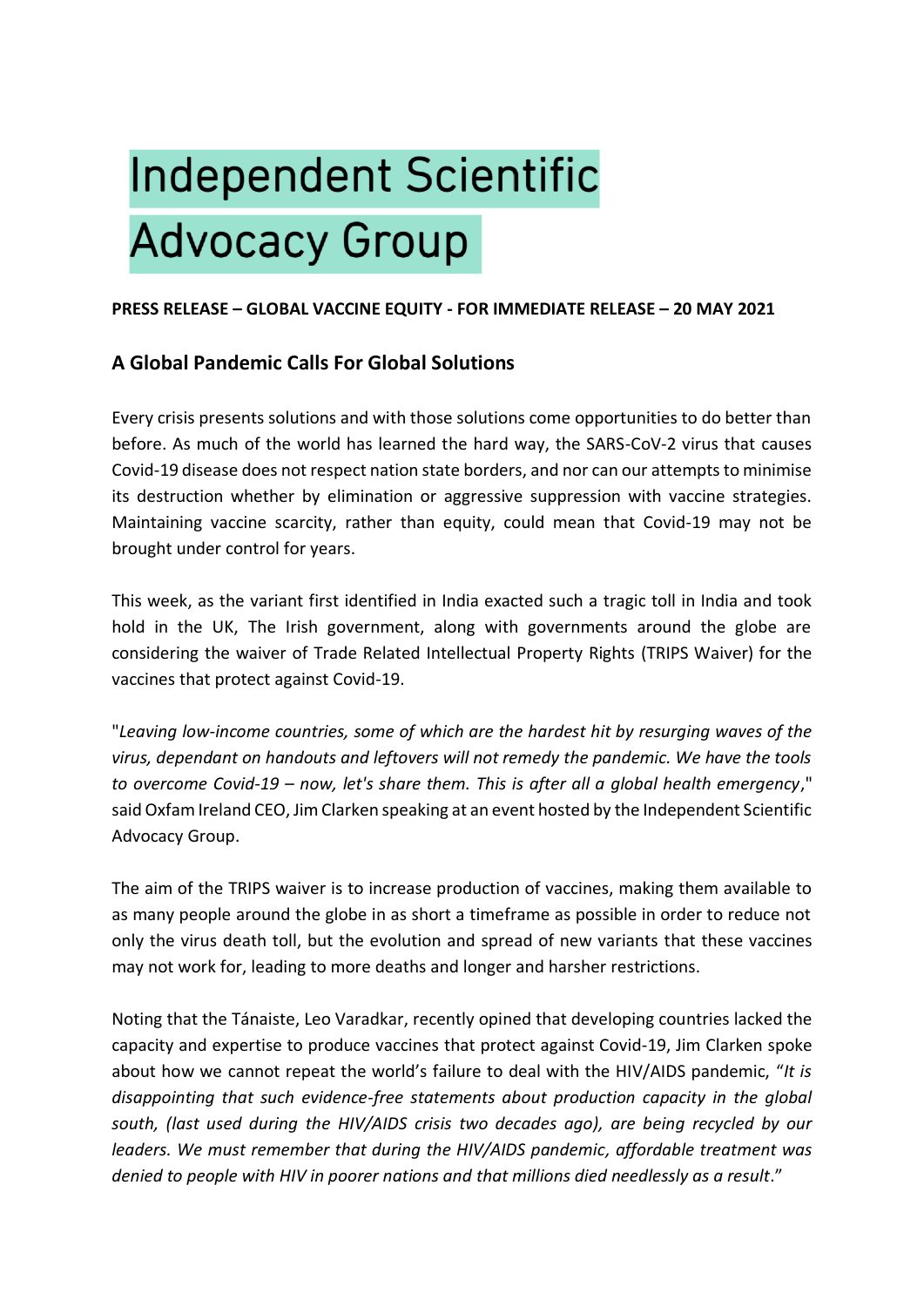"*There are already manufacturers making safe and effective Covid-19 vaccines and medicines in South Africa, India, and Brazil and there is plenty more qualified capacity that we can draw on from Bangladesh to Senegal to Vietnam. It's simply not true that expertise for high quality production doesn't exist in the global south. For example, in response to a recent call made by the WHO for manufacturers interested in making the mRNA vaccines in developing countries, 50 companies stepped forward*."

If vaccine equity is not only morally the right thing for the global community to ensure, but also how we might most effectively end this pandemic, Dr Clare Kelly, professor of psychology, TCD referred to the question often being asked now, ''*As we are steadily working our way towards vaccinating younger people with no underlying health issues, how do we weigh up the question of when we should share our vaccine supply with other parts of the world?"*

Speaker, Dr. Shubhangi Karmakar an academic intern at TCD, responded to this, "*I think this 'zero-sum' question* [itself] *is flawed..";* [i.e. this doesn't have to be a situation where something gained by some, has to be lost by others]. "... *I think a lot of these barriers are political and they are entrepreneurial. …The future of a healthy world isn't philanthropy that donates 1% of its profits to a cause and then pats itself on the back..."*

*"Indian doctors are dying, people who work in manufacturing in India are dying, Indian journalists are dying, Indian scientists are dying. It's not that India is dying because it's incapable. India and other countries, not reported on by English speaking media, are dying because they're not being given the tools to survive and I think that's the crux of the matter. We have to work on a mutual aid basis …, not just to keep tiding people over until the next let down."*

"*The horrific situation in India is a warning to all of us that if we don't move urgently to share the vaccine technology and scale up manufacturing so everyone, everywhere, can have access to these lifesaving vaccines, we will never get the upper hand on Covid anywhere. The issue now is not charity, but mutual aid in the face of an overwhelming global public health catastrophe.*"

Public Health Professor Ivan Perry, said, "*For us, in Ireland, …the fact that we are opposing the TRIPS waiver is shocking. The fact that we are not using our moral authority, our position and our seat on the UN Security Council to really drive forward this agenda... We are at a moment of truth, a moment of action.*"

President Higgins, speaking last year at the United Nations General Assembly said, "*Solidarity among nations is key if we are to optimise the world's management and eventual exit from this pandemic. Our citizens must be able and encouraged to see themselves in the space of the*